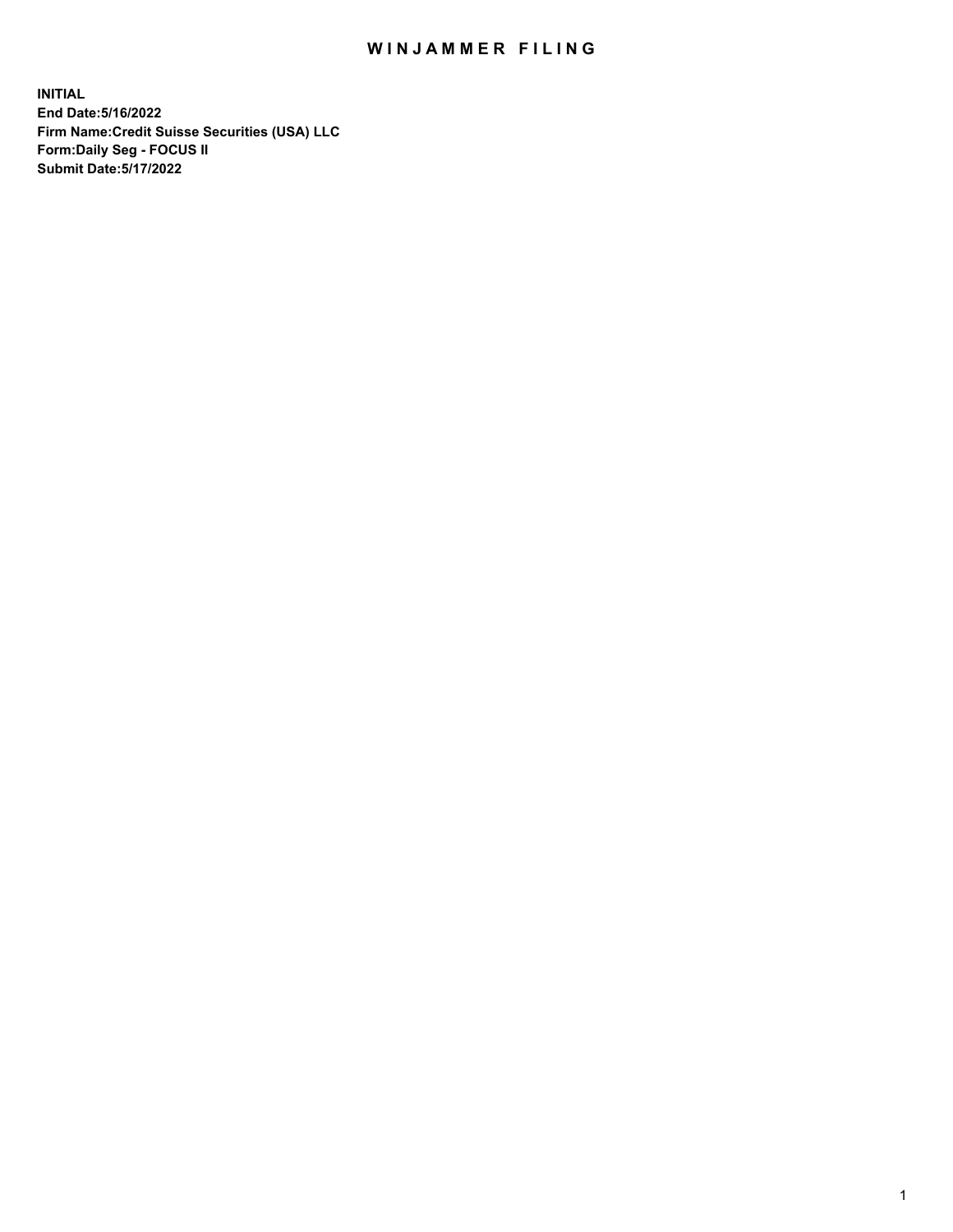**INITIAL**

## **End Date:5/16/2022 Firm Name:Credit Suisse Securities (USA) LLC Form:Daily Seg - FOCUS II Submit Date:5/17/2022**

## **Daily Segregation - Cover Page**

| Name of Company<br><b>Contact Name</b>                                                                                                                                                                                                                                                                                         | <b>Credit Suisse Securities (USA)</b><br><u>LLC</u><br><b>Alexander Baptiste</b> |
|--------------------------------------------------------------------------------------------------------------------------------------------------------------------------------------------------------------------------------------------------------------------------------------------------------------------------------|----------------------------------------------------------------------------------|
| <b>Contact Phone Number</b>                                                                                                                                                                                                                                                                                                    | 919-994-6223                                                                     |
| <b>Contact Email Address</b>                                                                                                                                                                                                                                                                                                   | alexander.baptiste@credit-suiss<br>e.com                                         |
| FCM's Customer Segregated Funds Residual Interest Target (choose one):<br>a. Minimum dollar amount: ; or<br>b. Minimum percentage of customer segregated funds required:% ; or<br>c. Dollar amount range between: and; or<br>d. Percentage range of customer segregated funds required between: % and %.                       | $\frac{0}{\frac{5}{0}}$<br>0 <sub>0</sub>                                        |
| FCM's Customer Secured Amount Funds Residual Interest Target (choose one):<br>a. Minimum dollar amount: ; or<br>b. Minimum percentage of customer secured funds required:%; or<br>c. Dollar amount range between: and; or<br>d. Percentage range of customer secured funds required between:% and%.                            | $\frac{\frac{0}{5}}{\frac{0}{0}}$<br>0 <sub>0</sub>                              |
| FCM's Cleared Swaps Customer Collateral Residual Interest Target (choose one):<br>a. Minimum dollar amount: ; or<br>b. Minimum percentage of cleared swaps customer collateral required:% ; or<br>c. Dollar amount range between: and; or<br>d. Percentage range of cleared swaps customer collateral required between:% and%. | $\frac{0}{5}$<br>$\underline{0}$ $\underline{0}$<br>0 <sub>0</sub>               |

Attach supporting documents CH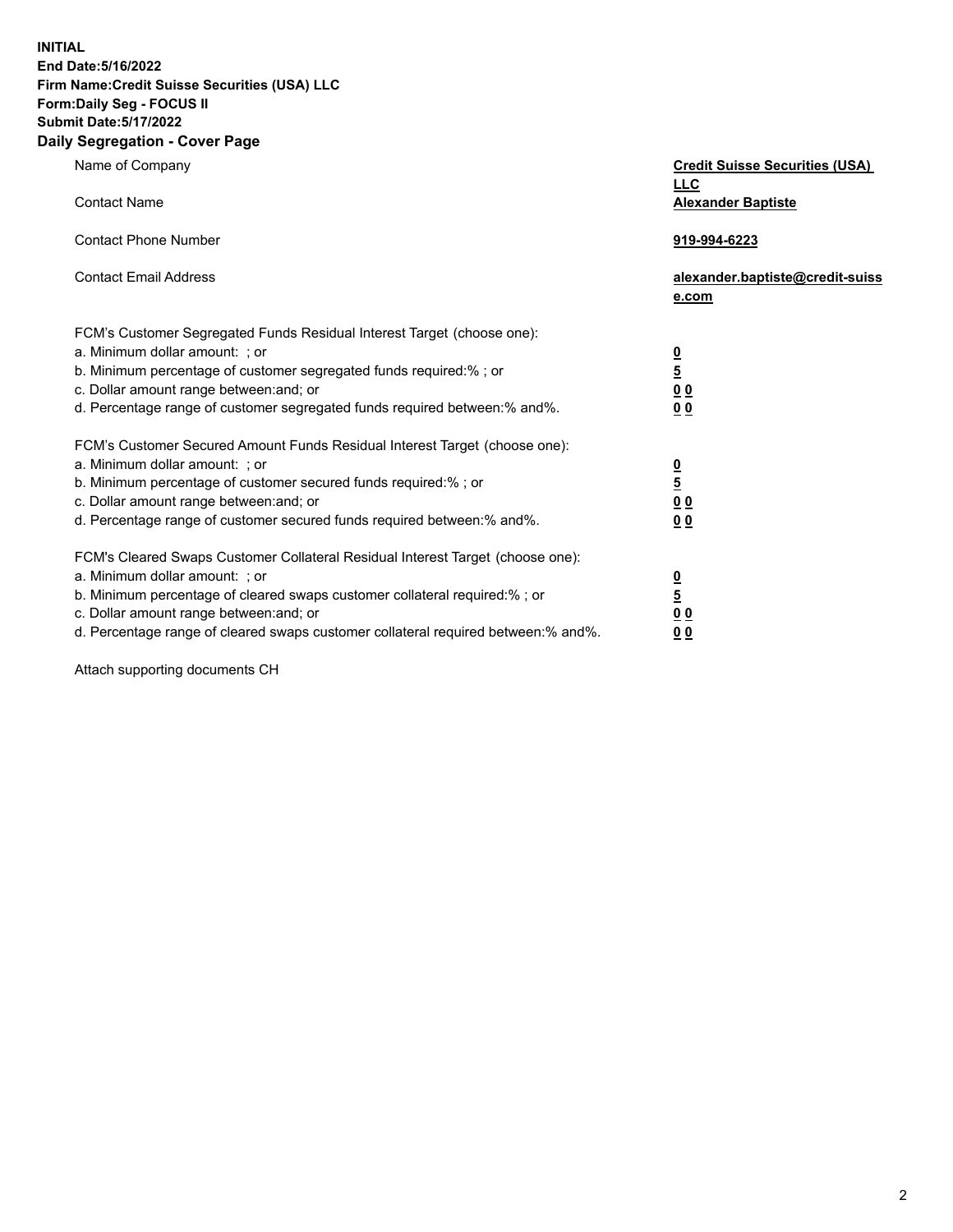**INITIAL End Date:5/16/2022 Firm Name:Credit Suisse Securities (USA) LLC Form:Daily Seg - FOCUS II Submit Date:5/17/2022**

## **Daily Segregation - Secured Amounts**

|     | Foreign Futures and Foreign Options Secured Amounts                                                        |                                                   |
|-----|------------------------------------------------------------------------------------------------------------|---------------------------------------------------|
|     | Amount required to be set aside pursuant to law, rule or regulation of a foreign                           | $0$ [7305]                                        |
|     | government or a rule of a self-regulatory organization authorized thereunder                               |                                                   |
| 1.  | Net ledger balance - Foreign Futures and Foreign Option Trading - All Customers                            |                                                   |
|     | A. Cash                                                                                                    | 2,299,806,474 [7315]                              |
|     | B. Securities (at market)                                                                                  | 14,001,937 [7317]                                 |
| 2.  | Net unrealized profit (loss) in open futures contracts traded on a foreign board of trade                  | -1,471,282,356 [7325]                             |
| 3.  | Exchange traded options                                                                                    |                                                   |
|     | a. Market value of open option contracts purchased on a foreign board of trade                             | 125 [7335]                                        |
|     | b. Market value of open contracts granted (sold) on a foreign board of trade                               | $0$ [7337]                                        |
| 4.  | Net equity (deficit) (add lines 1. 2. and 3.)                                                              | 842,526,180 [7345]                                |
| 5.  | Account liquidating to a deficit and account with a debit balances - gross amount                          | 83,129,739 [7351]                                 |
|     | Less: amount offset by customer owned securities                                                           | -82,348,921 [7352] 780,818 [7354]                 |
| 6.  | Amount required to be set aside as the secured amount - Net Liquidating Equity                             | 843,306,998 [7355]                                |
|     | Method (add lines 4 and 5)                                                                                 |                                                   |
| 7.  | Greater of amount required to be set aside pursuant to foreign jurisdiction (above) or line                | 843,306,997 [7360]                                |
|     | 6.                                                                                                         |                                                   |
|     | FUNDS DEPOSITED IN SEPARATE REGULATION 30.7 ACCOUNTS                                                       |                                                   |
| 1.  | Cash in banks                                                                                              |                                                   |
|     | A. Banks located in the United States                                                                      | 61,476,323 [7500]                                 |
|     | B. Other banks qualified under Regulation 30.7                                                             | 129,539,519 [7520] 191,015,842                    |
|     |                                                                                                            | [7530]                                            |
| 2.  | Securities                                                                                                 |                                                   |
|     | A. In safekeeping with banks located in the United States                                                  | 14,001,937 [7540]                                 |
|     | B. In safekeeping with other banks qualified under Regulation 30.7                                         | 0 [7560] 14,001,937 [7570]                        |
| 3.  | Equities with registered futures commission merchants                                                      |                                                   |
|     | A. Cash                                                                                                    | $0$ [7580]                                        |
|     | <b>B.</b> Securities                                                                                       | $0$ [7590]                                        |
|     | C. Unrealized gain (loss) on open futures contracts                                                        | $0$ [7600]                                        |
|     | D. Value of long option contracts                                                                          | $0$ [7610]                                        |
|     | E. Value of short option contracts                                                                         | 0 [7615] 0 [7620]                                 |
| 4.  | Amounts held by clearing organizations of foreign boards of trade                                          |                                                   |
|     | A. Cash                                                                                                    | $0$ [7640]                                        |
|     | <b>B.</b> Securities                                                                                       | $0$ [7650]                                        |
|     | C. Amount due to (from) clearing organization - daily variation                                            | $0$ [7660]                                        |
|     | D. Value of long option contracts                                                                          | $0$ [7670]                                        |
|     | E. Value of short option contracts                                                                         | 0 [7675] 0 [7680]                                 |
| 5.  | Amounts held by members of foreign boards of trade                                                         |                                                   |
|     | A. Cash                                                                                                    | 2,466,195,856 [7700]                              |
|     | <b>B.</b> Securities                                                                                       | $0$ [7710]                                        |
|     | C. Unrealized gain (loss) on open futures contracts                                                        | -1,548,642,240 [7720]                             |
|     | D. Value of long option contracts                                                                          | <b>125</b> [7730]                                 |
|     | E. Value of short option contracts                                                                         | 0 <sup>[7735]</sup> 917,553,741 <sup>[7740]</sup> |
| 6.  | Amounts with other depositories designated by a foreign board of trade                                     | $0$ [7760]                                        |
| 7.  | Segregated funds on hand                                                                                   | $0$ [7765]                                        |
| 8.  | Total funds in separate section 30.7 accounts                                                              | 1,122,571,520 [7770]                              |
| 9.  | Excess (deficiency) Set Aside for Secured Amount (subtract line 7 Secured Statement<br>Page 1 from Line 8) | 279,264,523 [7380]                                |
| 10. | Management Target Amount for Excess funds in separate section 30.7 accounts                                | 42,165,350 [7780]                                 |

11. Excess (deficiency) funds in separate 30.7 accounts over (under) Management Target **237,099,173** [7785]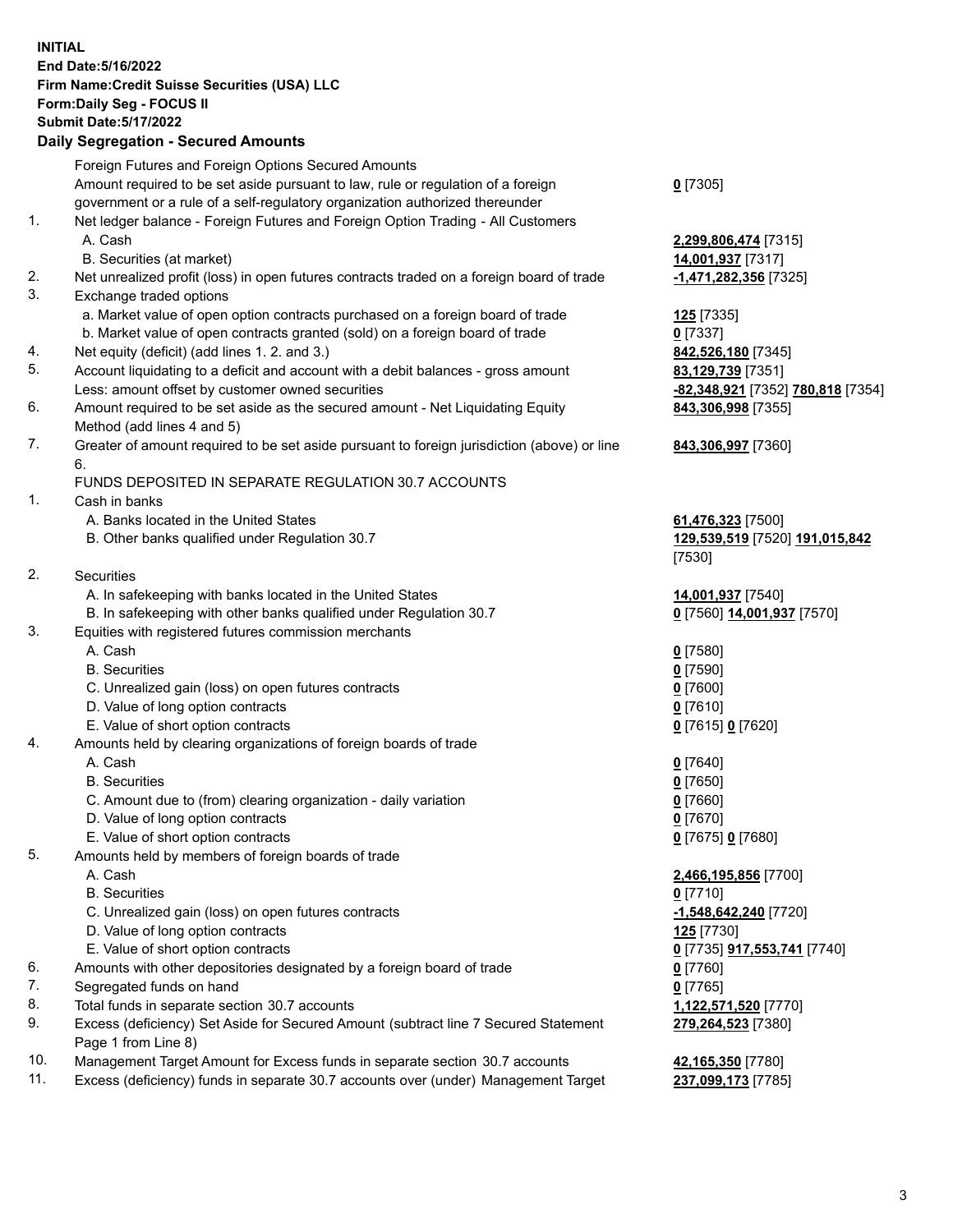|     | <b>INITIAL</b>                                                                                                |                                                        |
|-----|---------------------------------------------------------------------------------------------------------------|--------------------------------------------------------|
|     | End Date: 5/16/2022                                                                                           |                                                        |
|     | Firm Name: Credit Suisse Securities (USA) LLC                                                                 |                                                        |
|     | Form: Daily Seg - FOCUS II                                                                                    |                                                        |
|     | <b>Submit Date: 5/17/2022</b>                                                                                 |                                                        |
|     | Daily Segregation - Segregation Statement                                                                     |                                                        |
|     |                                                                                                               |                                                        |
|     | SEGREGATION REQUIREMENTS(Section 4d(2) of the CEAct)                                                          |                                                        |
| 1.  | Net ledger balance                                                                                            |                                                        |
|     | A. Cash                                                                                                       | 221,707,321 [7010]                                     |
| 2.  | B. Securities (at market)                                                                                     | 152,257,557 [7020]                                     |
| 3.  | Net unrealized profit (loss) in open futures contracts traded on a contract market<br>Exchange traded options | 41,705,029 [7030]                                      |
|     | A. Add market value of open option contracts purchased on a contract market                                   |                                                        |
|     | B. Deduct market value of open option contracts granted (sold) on a contract market                           | 20,850,631 [7032]<br>-23,115,026 [7033]                |
| 4.  | Net equity (deficit) (add lines 1, 2 and 3)                                                                   | 329,995,454 [7040]                                     |
| 5.  | Accounts liquidating to a deficit and accounts with                                                           |                                                        |
|     | debit balances - gross amount                                                                                 | 715,053 [7045]                                         |
|     | Less: amount offset by customer securities                                                                    | <mark>-707,074</mark> [7047] <mark>7,979</mark> [7050] |
| 6.  | Amount required to be segregated (add lines 4 and 5)                                                          | 330,003,433 [7060]                                     |
|     | <b>FUNDS IN SEGREGATED ACCOUNTS</b>                                                                           |                                                        |
| 7.  | Deposited in segregated funds bank accounts                                                                   |                                                        |
|     | A. Cash                                                                                                       | 80,125,945 [7070]                                      |
|     | B. Securities representing investments of customers' funds (at market)                                        | $0$ [7080]                                             |
|     | C. Securities held for particular customers or option customers in lieu of cash (at                           | 151,388,402 [7090]                                     |
|     | market)                                                                                                       |                                                        |
| 8.  | Margins on deposit with derivatives clearing organizations of contract markets                                |                                                        |
|     | A. Cash                                                                                                       | 303,763,995 [7100]                                     |
|     | B. Securities representing investments of customers' funds (at market)                                        | $0$ [7110]                                             |
|     | C. Securities held for particular customers or option customers in lieu of cash (at                           | 869,155 [7120]                                         |
|     | market)                                                                                                       |                                                        |
| 9.  | Net settlement from (to) derivatives clearing organizations of contract markets                               | -1,695,922 [7130]                                      |
| 10. | Exchange traded options                                                                                       |                                                        |
|     | A. Value of open long option contracts                                                                        | 20,850,631 [7132]                                      |
|     | B. Value of open short option contracts                                                                       | -23,115,026 [7133]                                     |
| 11. | Net equities with other FCMs                                                                                  |                                                        |
|     | A. Net liquidating equity                                                                                     | 48,894 [7140]                                          |
|     | B. Securities representing investments of customers' funds (at market)                                        | $0$ [7160]                                             |
|     | C. Securities held for particular customers or option customers in lieu of cash (at                           | $0$ [7170]                                             |
|     | market)                                                                                                       |                                                        |
| 12. | Segregated funds on hand                                                                                      | $0$ [7150]                                             |
| 13. | Total amount in segregation (add lines 7 through 12)                                                          | 532,236,074 [7180]                                     |
| 14. | Excess (deficiency) funds in segregation (subtract line 6 from line 13)                                       | 202,232,641 [7190]                                     |
| 15. | Management Target Amount for Excess funds in segregation                                                      | 16,500,172 [7194]                                      |
| 16. | Excess (deficiency) funds in segregation over (under) Management Target Amount                                | 185,732,469 [7198]                                     |
|     | <b>Excess</b>                                                                                                 |                                                        |